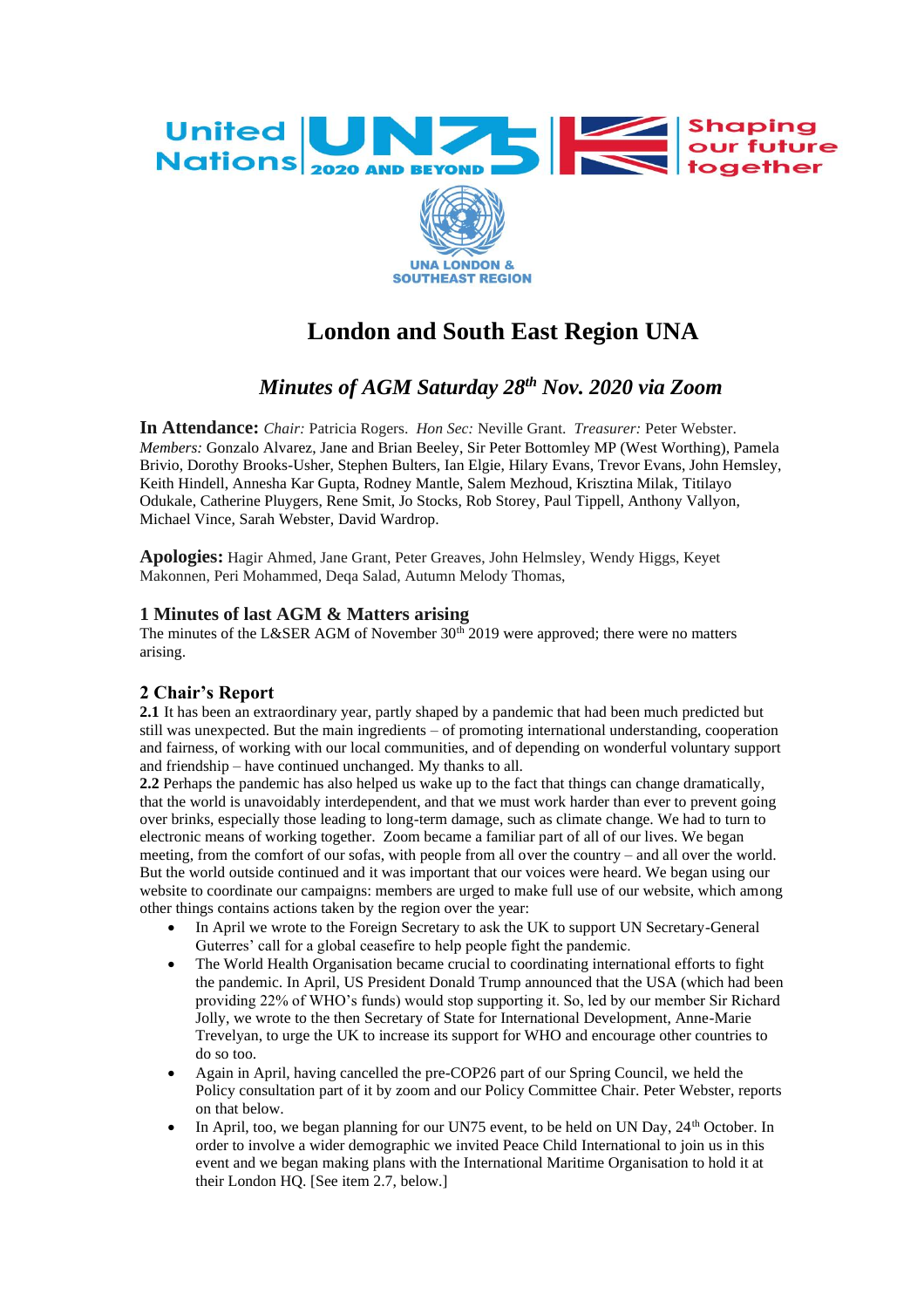- In May it became clear that the pandemic was making impossible demands on the World Food Programme, so we campaigned for additional UK support for this agency.
- In July, we campaigned hard to prevent the merger of DfID with the Foreign and Commonwealth Office, fearing that such a merger would damage the quality or our aid programme. Sadly, this merger happened, so we turned our campaigning attention last week to encouraging our members to contact their MPs about supporting the establishment of a crossparty committee to scrutinise UK aid now that the DfID Select Committee will cease to exist. There is to be a free vote on this in the Commons soon.
- Then, responding to the many suggestions that the UK is going to discontinue its commitment, (which has now been presented as government policy) we started campaigning urgently for UK aid to continue to meet the 1970 UN target of 0.7% GNI, which was enshrined in UK law in 2015.
- In July, too, led by our member Paul Tippell, we campaigned for the UK to meet its funding pledge for UN humanitarian aid and to encourage others to provide more support to help the suffering people of Yemen; to help broker a ceasefire in – and to urge the Saudis to take various steps towards reducing the devastating effects of – this conflict. We shared on our website Paul's moving presentation.
- In August, 75 years after the Hiroshima and Nagasaki atomic bombs, we supported the ICAN campaign for the UK to ratify the Treaty on the Prohibition of Nuclear Weapons. The letter on our website has haunting contributions from some atomic bomb survivors. Since then, the 50<sup>th</sup> ratification – which happened on UN Day,  $24<sup>th</sup>$  October, the final day of our festival – means that the Treaty will come into effect on  $22<sup>nd</sup>$  January 2021. Now we must try to get the nuclear states to engage with this international law that they are breaking.

**2.3** LASER exists to work with its branches. This year has been challenging for our branches, and, while I am delighted that a new branch is being formed in the Medway, I am sorry to say that 2 UNA branches may close. These are Blackheath Branch, and Sutton and Croydon branch. I hope very much we can find ways of helping them to continue, but I would like to take this opportunity to congratulate them on all they have achieved. Blackheath – led by the indefatigable Neville Grant – has had an amazing range of initiatives. I'd like to pick out here just two recent ones: their sensitive work supporting refugees in their community; and their organising of an inspirational tour by a Palestinian professor. The highlight of the work of Sutton and Croydon has been their schools' debating competition, through which they have influenced hundreds of young people over many years. **2.4 Virtual events: opportunity, or threat?**

Some branches have found the dependence on electronic communication enormously challenging. Other branches have found that working electronically has opened up opportunities. Branches have had people join our meetings from all over the country and some of our members – particularly Paul Tippell and Gonzalo Alvarez – have spoken at meetings for groups from around the country, without leaving their homes. Zoom also enabled us, cheaply and easily, to arrange meetings for branches with UNA-UK Executive Director Natalie Samarasinghe, when she was seconded to the UN75 organising group at UN headquarters in New York. We also arranged zooms with our elected trustees who have then widened this method for informing and consulting.

**2.5** The varied work of the branches continues to impress:

- From outreach work in Uganda or Luxor, film festivals, MUNGAS, flag-raising ceremonies, too many to list here.
- It is good to see some branches working in co-operation with each other, such as the joint meeting of Wandsworth with Twickenham and Richmond UNA. Special mention must be made of the UNA Climate and Oceans Project in Bexhill, led by Gonzalo Alvarez, which offers a model in the way it works with sister NGOs, youth organisations, local government and business, and other organisations.
- For health reasons, Rodney Mantle stood down from the committee earlier in the year and handed over to René Smit, the new Chair of Twickenham and Richmond UNA (TRUNA). We thank Rodney for his wise work on the committee. Thank you, too, to TRUNA, particularly Rodney Mantle and Hilary Evans, for planning to hold our Summer Council on *The UN: Past, Present and Future*. Unfortunately, the pandemic scuppered the plans for 2020 and they now plan to hold it in 2021.

**2.6** LASER has responded to consultations on subscriptions and membership structures from UNA-UK. We are very worried that UNA-UK does not appreciate the value of having paying members and is in danger of losing this important vehicle of support and credibility. We will discuss this further later in this meeting.

**2.7 UN75 Celebration**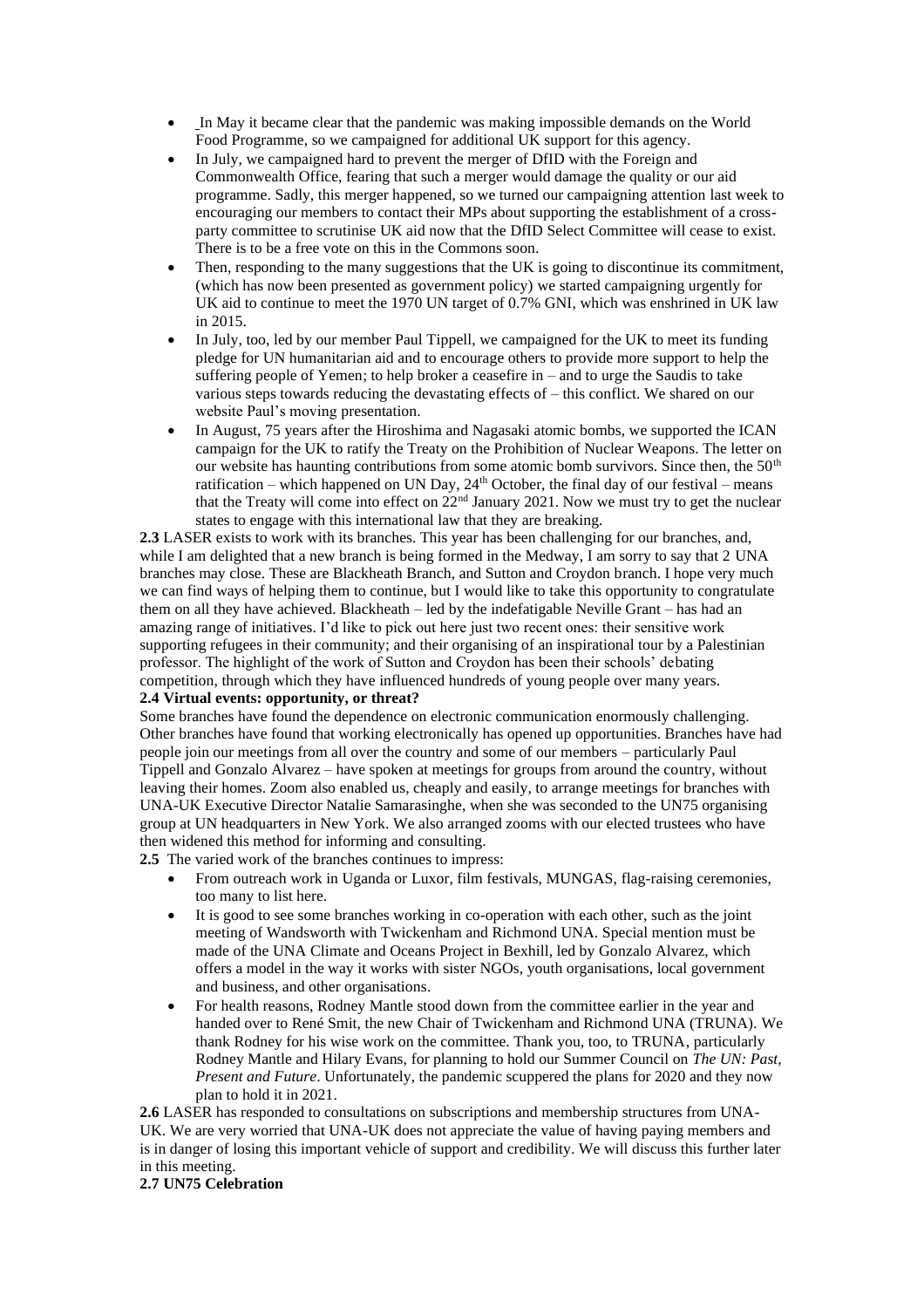- Much of the year has been spent preparing for our UN75 event, looking at *What Next for the UN?* Building on the insecurity caused by the pandemic, we decided to focus on *Building a more secure world*. Originally, we planned to have a 24<sup>th</sup> October conference with breakout rooms focusing on 6 different aspects of insecurity: Health Security, Food Security, Environmental Security, Economic Security, Peace and Security, Digital Security. Once we realised that the event was going to have to be electronic, David Wardrop suggested that we turned it into a week-long festival.
- We also realised that, at minimal cost, we could include outstanding contributors from all over the world. We planned six virtual (Airmeet) workshops on the different aspects of security and then a conference and concert on UN Day, which included feedback from the workshops, presentations from the UN Secretary-General and from Lord Ahmed, a Minister of State at the Foreign Office, as well as panels and a concert looking at the *UN: Past, Present and Future*. Each workshop developed proposals for actions – by individuals, communities, nations and the international community/UN.
- We are grateful for financial support from the Polden-Puckham Charitable Trust (a joy to deal with if you are working on climate change or peace promotion) and the FCDO (a nightmare to deal with and from whom the money- though promised – has still not arrived).
- The UN75 event was voted a huge success. The recordings of the festival are now on its website – [www.whatnext4UN.org.](http://www.whatnext4un.org/) Also there is the action plan – *Urgent Actions for Building a More Secure World* – with the opportunity to comment and make suggestions. We hope very much that the products of the festival can be useful to schools and community groups and are welcoming working with UNA branches to take this forward.

#### **2.8 Thank you!**

I have been supported by an excellent team, to all of whom I give my warm thanks. I would like to identify in particular,

- Autumn Melody Thomas who had worked with UNA in California and got in touch with us when she moved to London: she contacted all our branches and helped us update the branch section of our website. She, with LASER, helped to organise a very successful zoom meeting between UNA Young Professionals in the USA and the UK. She also made a valuable contribution to the Peace and Security workshop of the festival and continues to work on these issues with UNA Westminster Young Professionals.
- Thank you, too, to Annesha Kargupta who, as our Environmental Officer, has followed up the environmental resolution passed at our Policy Conference. (see below item 5) She has also worked on tidying up our website and adding historical information there, along with
- Titilayo Odukale, who contributed to the social media promotion of our festival.
- David Wardrop who led the Peace and Security workshop of our festival;
- Peter Webster who is Festival Treasurer and general trouble-shooter (as well as LASER Treasurer)
- Jane Beeley who has been editing our newsletters.
- Sarah Webster who has been in charge of sending them out.
- Wendy Higgs is standing down from the committee, now that she is spending much of the year working with street children in Luxor; she is going to continue to be a member of the London UNA Trust, that supports the charitable aspects of our work.
- Keyet Makonnen, who is setting up a UNA Southern Voices branch.
- Keith Hindell, who is standing down from the committee after many years of service, including as Chair. [See item 6]
- Neville Grant is standing down as Secretary. Neville has been a pillar of LASER for many years – as committee member, editor of the paper-based *Laser* newsletter, then Chair and then, for many recent years, as Secretary. We are delighted that he has offered to continue to serve on the committee, and thank him for his huge contributions in the many leadership roles that he has held.

#### **3 Treasurer's report**

The Treasurer, Peter Webster, presented [the year's accounts](https://unalaser.org/wp-content/uploads/2020/11/UNA-LASER-accounts-2019-2020.pdf) (up to 30<sup>th</sup> June). The total funds are £3,651, down from £4,552 a year earlier. The accounts had not yet had a formal examination.

Acceptance of the accounts and report were proposed by David Wardrop and seconded by Neville Grant. This was passed unanimously.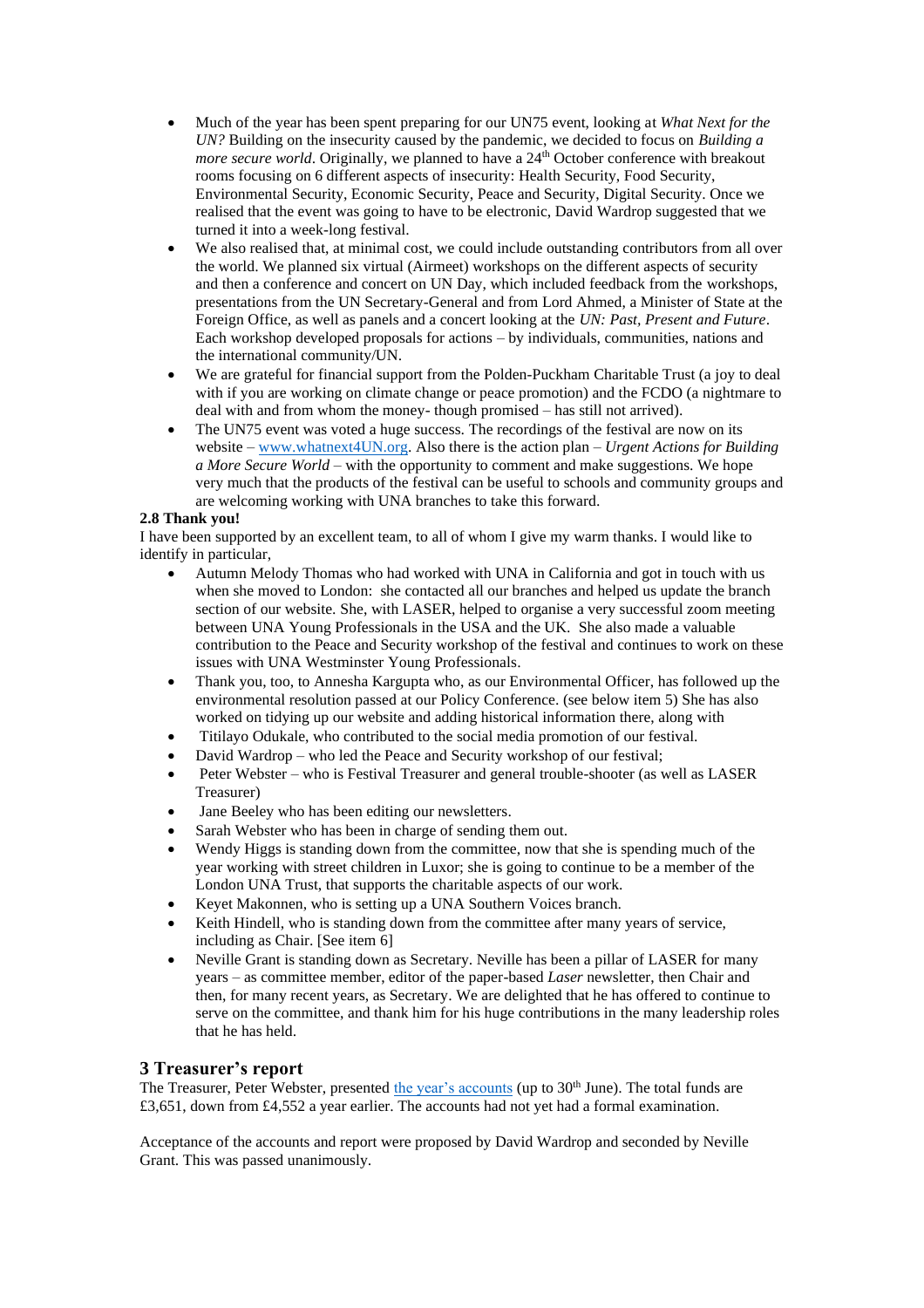## **4 Policy Committee Chair's Report**

As Chair of the Policy Committee, Peter Webster reported that there had been an online Policy Conference in May, attended by 48 people. 12 resolutions had been proposed: one focused on branches' environmental behaviour and reporting and would be followed up in the next item on our agenda. The other 11, as finally agreed after discussion and some amendment, had been sent to the relevant government departments (mostly to the Foreign Secretary) and were on our website, so individual members and branches could take them forward.

The Chair thanked the Policy Committee and Peter Webster for all their work on these issues.

### **5 Environmental Officer's Report**

This report is based on a survey of branches following up the Carbon Footprint Reduction Resolution agreed at our Policy Conference. 9 out of the 30 regional organisations approached replied. None of the respondents had formal policies to reduce their carbon footprints but they described some of the actions they are taking. These included promotion of the SDGs (particularly those linked to the environment), encouraging use of public transport, car-sharing, promotion of 'the 5 Rs' (Refuse, Reduce, Reuse, Rot and Recycle)*.* Some branches are planning their policy implementations. Some Branches were considering other offsetting activities, including through the UNA Eastbourne Uganda Mvule Tree planting project. The full report is attached as *Appendix* at the end of these minutes.

#### **6 Revised constitution**

**6.1** A subcommittee of the Executive Committee had drafted a revised constitution, which had been agreed by the Executive Committee and then circulated with the papers for this meeting. After a short discussion, the revised constitution was adopted.

**6.2** It might well be necessary to update the constitution if and when UNA change their position on the membership issues.

#### **7 Elections**

The following were elected via the Zoom facility, with a 100% turnout: Chair: Trisha Rogers Treasurer: Peter Webster Secretary: Jane Beeley

Committee members, with a 91% turnout :

Hagir Ahmed, Gonzalo Alvarez, Neville Grant, Salem Mezhoud, Catherine Pluygers, René Smit, Rob Storey, Antony Vallyon, David Wardrop

#### **8 UNA-UK membership arrangements**

The new proposals from UNA-UK were discussed, and deplored: the unilateral raising of membership subscriptions had caused a number of members to leave, and it was unlikely that it would generate increased income. It seemed that the staff of UNA-UK were much more interested in policy issues than in membership, and the records seemed to be in disarray. There was discussion about whether the region should run its own membership scheme, possibly outsourcing organisations that offered this service, but it was pointed out that it would be just as easy for UNA-UK to use this strategy. It was agreed that the Committee should arrange to meet UNA-UK to try to find a solution for how best UNA-UK and branches could share useful data on members and supporters.

#### **9 Awards and tributes**

**9.1 Wandsworth Branch**The 2020 Stevens Trophy for 2020 has been awarded to Wansdworth UNA for organising a very full programme of meetings.

**9.2 Derek Smith** Hilary Evans paid tribute to Derek Smith, possibly the longest standing member of UNA: he has been a member for 67 years. Derek campaigned on many different issues, and organised many events – public meetings, exhibitions, fund-raising events, MUNGAS, an annual Civic Service and flag-day – and he recruited many members, including Vince Cable, and kept in contact with the local MP, He was instrumental in putting the UN on the 1999 National Curriculum. A special certificate was to be sent to Derek.

**9.3 Keith Hindell** David Wardrop paid tribute to Keith Hindell: Keith – the son of a Marxist puritan atheist welder who imbued him with a love of mountains – won scholarships to Harrow and then Oxford. At 14, Keith became the youngest boy to climb the Matterhorn, good preparation for UNA's constant uphill struggles. Keith was a well-known BBC broadcaster, and author of an excellent autobiography *The Gilded Vagabond*, available in all good bookshops. He had been a very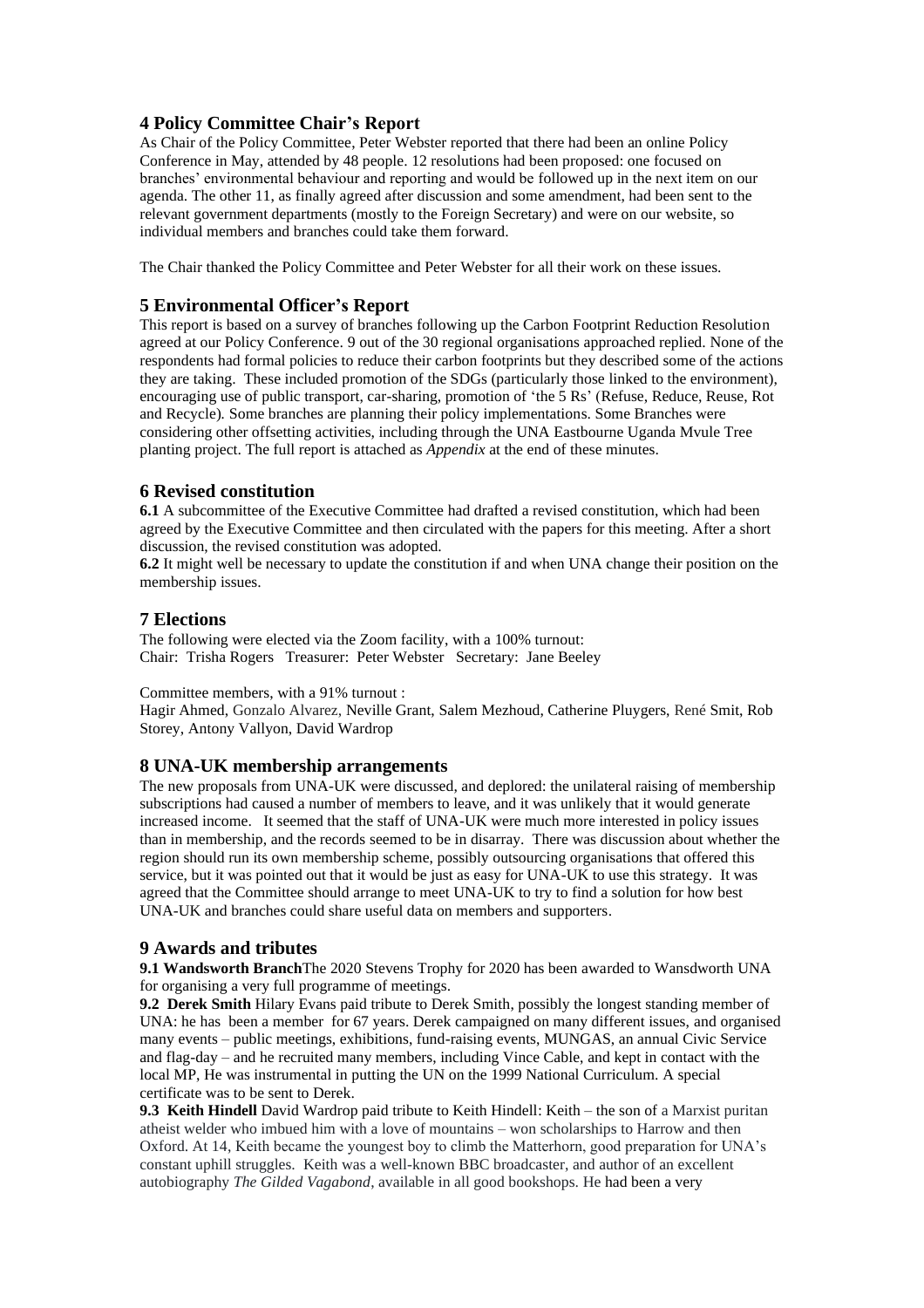longstanding member of UNA, and a past Chair of the region; he also spent many years on the committee, and organised overseas visits to UN organisations in Europe for members from time to time. The Region is delighted to present him with a Distinguished Service Award for his many valuable contributions. We wish him well in his retirement. In his reply, Keith gave a superb analysis – and defence of – the UN as a vitally important organisation, and he highlighted particularly the work of agencies such as UNHCR, WFP, and WHO. He noted there were currently 13 peace-keeping operations in the world involving some 100,000 personnel, costing 5 billion pounds a mere 0.5% of all military budgets in the world.

#### **10 Presentation by UNA LASER's new president, Sir Peter Bottomley**

**10.1** Trisha Rogers introduced our new president Sir Peter Bottomley MP now Father of the House, and Chair of the All-Party Parliamentary Committee on the UN. Among the government posts he has held are Minister for Roads and Traffic, when he persuaded us all to "Clunk Click, Every Trip". A Trustee of several charities, including Christian Aid, he has been involved in many international issues, including working on the legacy of Archbishop Oscar Romero, murdered in El Salvador. Sir Peter led the UK delegation to the Parliamentary Assembly of the OSCE Organisation for Security and Cooperation in Europe.

**10.2** Sir Peter recalled his long connection with UNA – he had been on the board in the late seventies, and he recommended Keith's book for the insights it provided. He hoped that the election of Joe Biden might mean that internationalism was going to be given renewed strength and influence. His advice to branches was to get UN issues onto the agendas of sister organisations, and to minimise 'housekeeping' issues that could take too long. Actions speak louder than words: for example, why not give each MP a tree to plant each year through the UNA Eastbourne Mvule Project, with local press coverage? He advised branches to get involved in local organisations such as refugee organisations, or local food banks. Overlapping with other organisations could have a positive effect, and help engage local media. UNA LASER should also make full use of parliamentary links, especially to campaign on the reductions of the 0.7 % GNI British aid commitment.

**10.3** Sir Peter kindly agreed to take questions which covered British Aid, and the need for a cease-fire, and aid in Yemen; Sir Peter said that the best way of dealing with such questions was through local MPs, to get them involved and aware of the issues. Another question raised the possibility of a combined meeting of three APPGs (on the UN; on UN Global Goals; and on the Commonwealth) to deal with common issues in the light of the forthcoming visit of the UN Secretary General in January; Sir Peter said that this was an issue best followed up through Lord Hannay.

**11** The meeting closed at 1715 hrs.

Signed

Chair Patricia Rogers Hon Sec. Neville Grant

#### **Appendix**

#### **Environmental Officer Report**

**1. Executive Summary**: This report is based on 10 minutes survey for Carbon Footprint Reduction Resolution. We have 16 branches and 14 universities at our London and South-East Region (LASER) and from those 16 branches and 14 universities, 7 branches, 1 university and UNA LASER region responded to my survey. I asked 3 compulsory questions on personal information and 7 questions on action taken by branches for current & future Carbon Footprint Reduction and Uganda tree-planting project. None of the branches had formal policies to reduce their carbon footprints but here are some of the actions they are taking. Some branches are planning their policy implementation. Some Branches were considering other offsetting activities on Uganda Tree planting project.

**2. Introduction**: We have 9 regions in England, UK and as LASER we are working actively on carbon footprint reduction along with offsetting activates of UNA Eastbourne Uganda Mvule tree planting project.

**3. Who Participated**: We have 16 branches and 14 universities at LASER and from those 16 branches and 14 universities, these following 7 branches, 1 university and UNA LASER region responded to my survey:

- **Canterbury**: Emily Shirley
- **Harpenden**: John Trevor Evans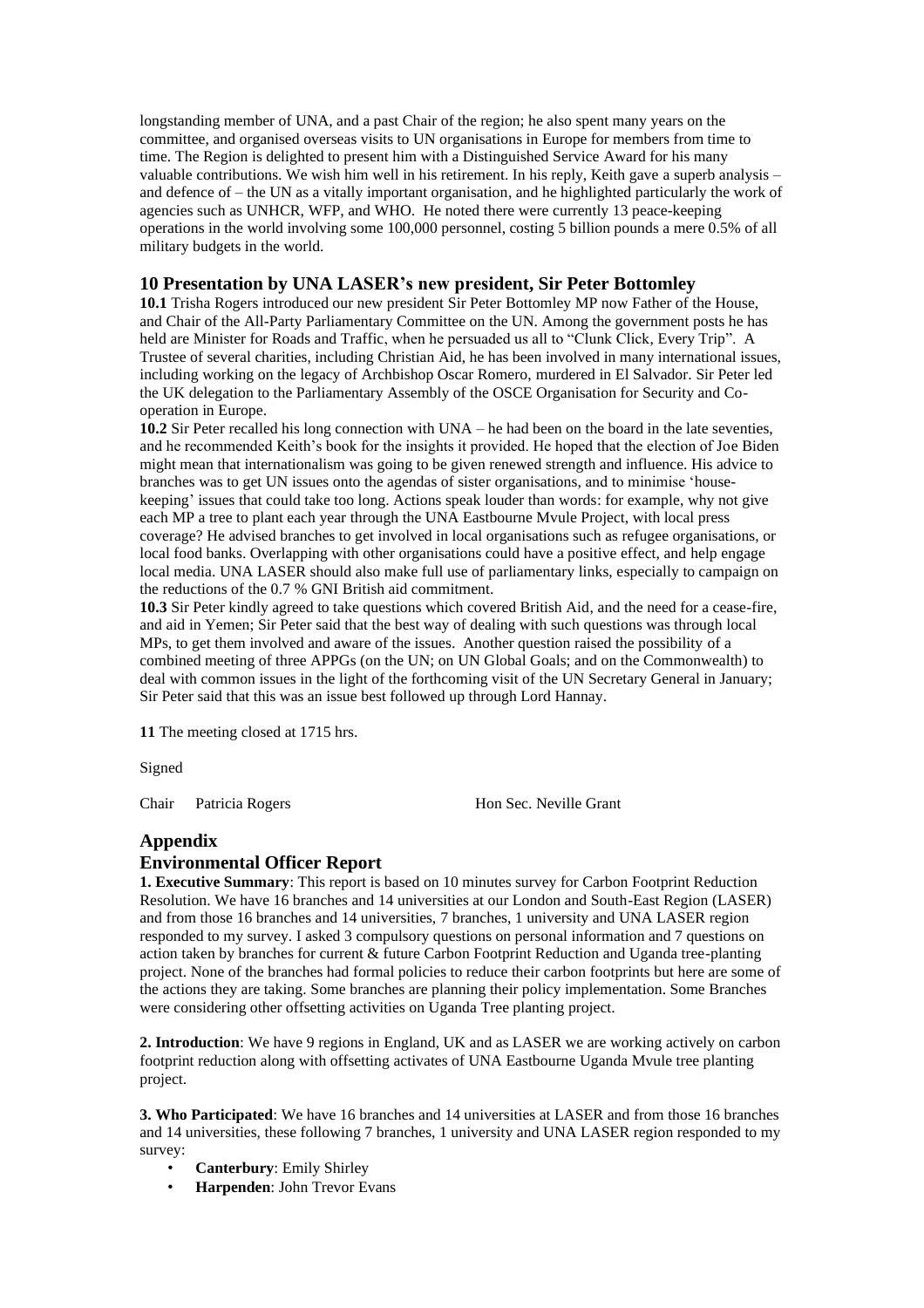- **London Metropolitan University MUN**: Maria M Khan
- **Merton UNA**: Alison Williams
- **Streatham & Clapham UNA: Sarah Webster**
- **Tunbridge Wells & Wealden**: Jane Elizabeth Beeley
- **UNA Westminster**: Martin Grixoni
- **Bexhill and Hasting UNA Branch:** Barbara Echlin
- **London and South East Region**: Patricia Rogers

**4. Questions of Survey**: In this survey I asked following 3 compulsory questions on personal information and 7 questions on action taken by branches and universities for current & future Carbon Footprint Reduction and Uganda tree-planting project.

- Your Full Name (**Compulsory**)
- Name of your branch (**Compulsory**)
- Email address of your branch (**Compulsory**)
- Please share a statement of your branch's policies to reduce your carbon footprints. (**Optional**)
- Please share your current progress in implementing these policies. (**Optional**)
- Are you considering adopting any future policies to reduce your branch's carbon footprint? (**Optional**)
- Does your branch have any links or planned links with UNA Eastbourne's Uganda treeplanting project? (**Optional**)
- Please give details of any links or planned links. (**Optional**)
- Do you have any other offsetting activities for the reduction of your carbon footprint, planned or current? (**Optional**)
- Is there anything you would like to add? (**Optional**)

#### **4.1. Please share a statement of your branch's policies to reduce your carbon footprints***:*

Canterbury branch is mainly working on climate change via the SDGs. Harpenden branch is organizing meetings to inform members about climate change. London Metropolitan University MUN is mostly following the university's sustainability policies and decided to try and reuse as much as possible, in terms of placards and other paper products. Although Merton UNA don't have any written policies but their members receive relevant information by e-mail frequently and some of them attend meetings and share on how they are trying to reduce their own carbon footprints. Tunbridge Wells & Wealden have not formalized any branch policy particularly to reduce their carbon footprint. However they are using several practical ways in which they are trying to do this by encouraging people to use public transport to attend meetings and circulating maps to aid this, they encourage using car share, ensuring each year their annual MUNGA included environmental motion to be debated the highlighted topic and spread the word about the importance of reducing carbon footprint amongst their staff and more local schools. On a personal level, they have not flown anywhere for the past two and a half years, recycling as much as possible. UNA Westminster mentioned that as a branch they advocate the *five R's: Refuse, Reduce, Reuse, Rot and Recycle*. As individuals they are encouraging those within their sphere of influence to implement five R's and as a branch they advertise 5 R's, and holding Zoom meeting rather than face to face meetings in London. London and South East Region is trying to be environment friendly as much possible in all their activities.



**4.2. Please share your current progress in implementing these policies:** Canterbury branch is trying to influence the outcome of the Canterbury Local Plan which is in the process of being revised so that it is rewritten to reflect the SDG goals and targets. Also they are arranging urgent consultation with Canterbury SDG Forums like alliance of universities, local NGOs and so on. Harpenden is doing group activity which is suspended at the moment. London Metropolitan University MUN said that due to the current situation, a lot of their work has moved online, however they will be attempting to further digitise their activities. Merton UNA said that they have a long way to go. Streatham & Clapham UNA said that they have been thinking about it. Tunbridge Wells & Wealden are using zoom for LaSER Policy Conference in May at which branches voted to include the 'Acting on our own Carbon Footprint' branch policy. They joined other local people as signatories with an open letter addressed to the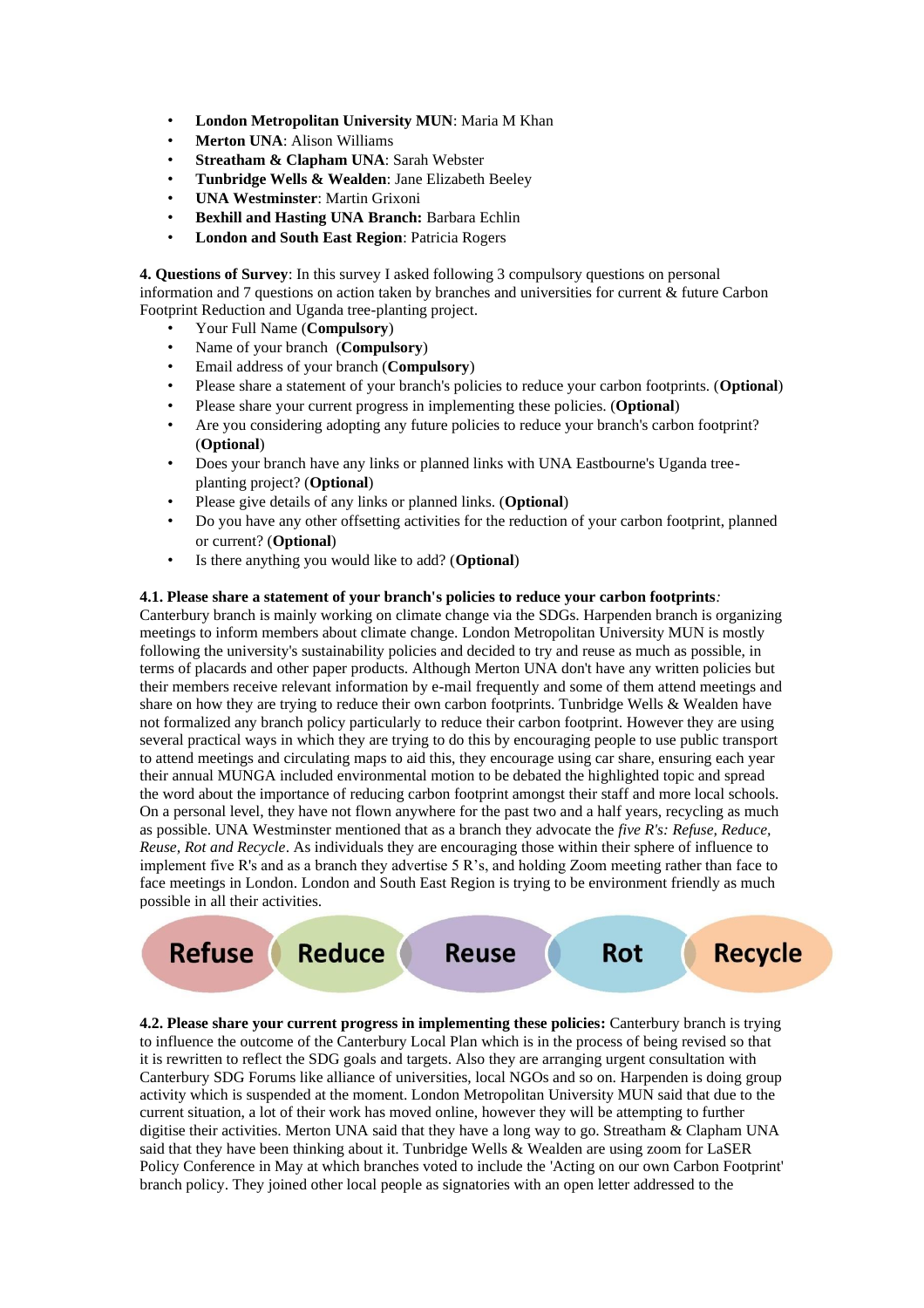borough and county council leaders, urging them to consider 'clean, green infrastructure' which was published in the local press to broadcast the importance of reducing town's carbon footprint to the local public. They are actively encouraging those South East branches which run environmental campaigns to submit articles on these topics. On a personal level, they are reducing the use of their personal car, purchasing groceries online, walking to local shops and pharmacies, wearing washable masks, donating 6 bags of clothing and other items to Oxfam and have no plans to travel abroad this year. London and South East Region is trying to minimise their use of paper and car transport.

#### **4.3. Are you considering adopting any future policies to reduce your branch's carbon footprint:**

Canterbury said that they do not have any plan yet, but at personal level they are doing a lot. They gave up car ownership 30 years ago and a handful of active members of them are mostly and almost all of them are very committed for reducing carbon footprint. Harpenden has no policy here. London Metropolitan University MUN is considering some, however due to the current situation they are waiting for the university's reopening to finalise any decisions. Merton UNA has a very interesting policy. They encourage more to use the carbon calculator to monitor their emissions. Streatham & Clapham UNA said that they might want to have, but it is difficult as most of it is related to holding meetings. Tunbridge Wells & Wealden are Planning for Zoom meeting where public may register and marking UN75 November event with two speakers, one on the oceans & growing amount of plastic waste there, and the second speaker on efforts to make the town plastic free. The local FoE, and teenagers in the local Youth Forum has been invited to participate. UNA Westminster has a tree planting project. London and South East Region has no policy yet to be considered for this.

**4.4. Does your branch have any links or planned links with UNA's Eastbourne's Uganda tree planting project:** Tunbridge Wells & Wealden said may be they have, but all other branches, LASER Region and universities said that they do not have any planning.



res<br>No: 87.5%<br>Maybe: 12.5%

**4.5. Please give details of any links or planned links:** Canterbury is working on setting up a partnership with Entebbe re the SDGs and climate change in particular. Harpenden have links with local environmental campaigning groups. Merton UNA has shared their carbon calculator with us. Streatham & Clapham UNA said that they may have some planning in the future. Tunbridge Wells  $\&$ Wealden has actively supported Gonzalo Alvarez and his work on Climate and Oceans. They have been invited to join the Climate and Oceans Committee formed by him and they look forward to sharing in this work to publicise the threat to our oceans and seek ways to minimise carbon footprint which would establish good links with UNA Eastbourne's project.

**4.6. Do you have any other offsetting activities for the reduction of your carbon footprint, planned or current:** Tunbridge Wells & Wealden has hoped to hold further 'virtual' meetings, reducing the need for travel. UNA Westminster said maybe. London and South East Region said that some of them give money to tree-planting to offset their air travel.